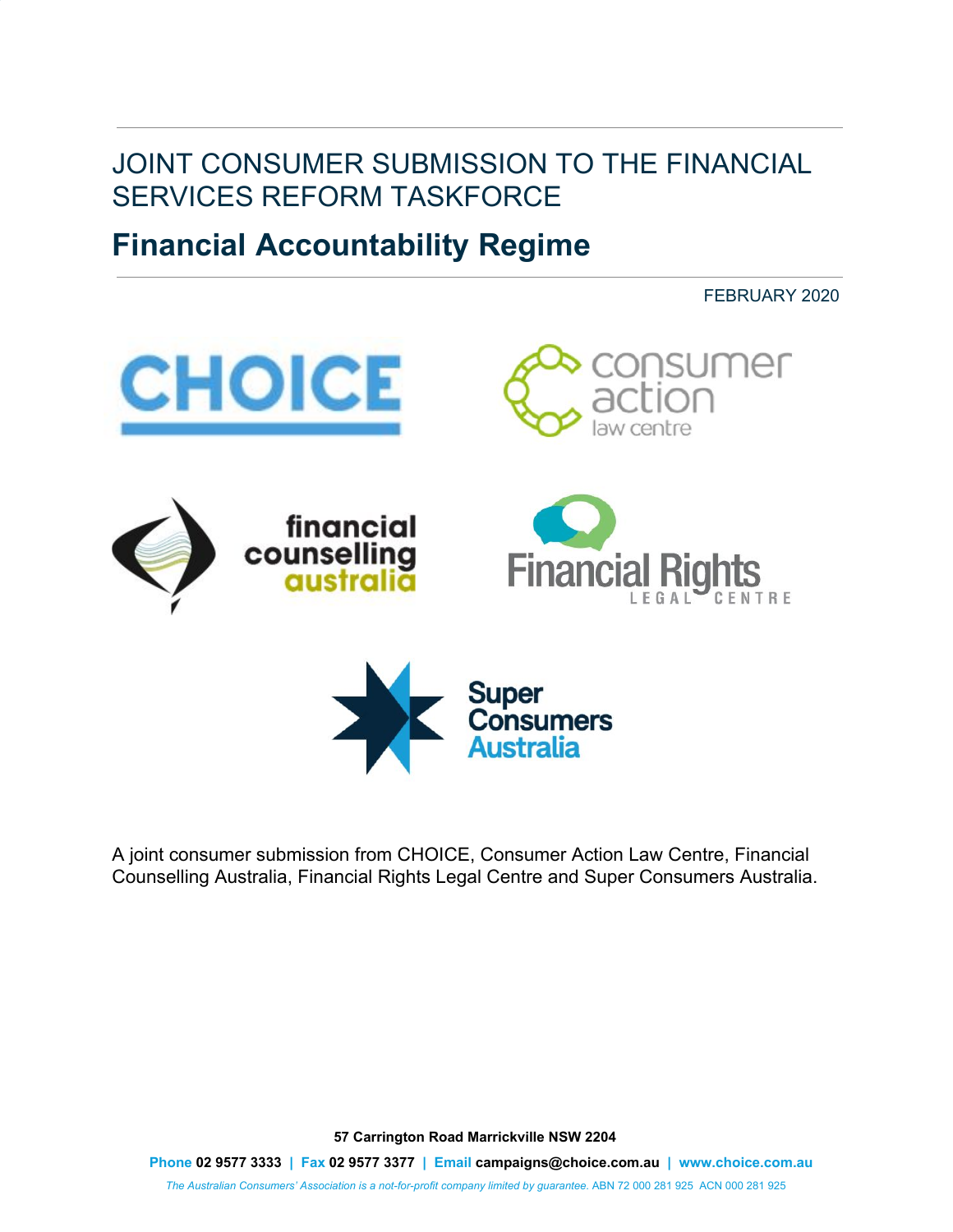

# **CONTENTS**

| <b>INTRODUCTION</b>                          | 3  |
|----------------------------------------------|----|
| <b>RECOMMENDATIONS</b>                       | 5  |
| <b>RESPONSE TO PROPOSAL PAPER</b>            | 7  |
| <b>Objectives of the FAR</b>                 | 7  |
| Scope of the regime                          | 9  |
| Definition of accountable person             | 10 |
| Embedding fairness in the FAR regime         | 11 |
| Deferred remuneration obligations            | 13 |
| <b>Penalties</b>                             | 15 |
| Non-objections power                         | 16 |
| Extending the FAR to all non-ancillary staff | 17 |
| Capturing APRA and ASIC-regulated entities   | 18 |
| Timeframes for implementation                | 20 |
| <b>APPENDIX</b>                              | 21 |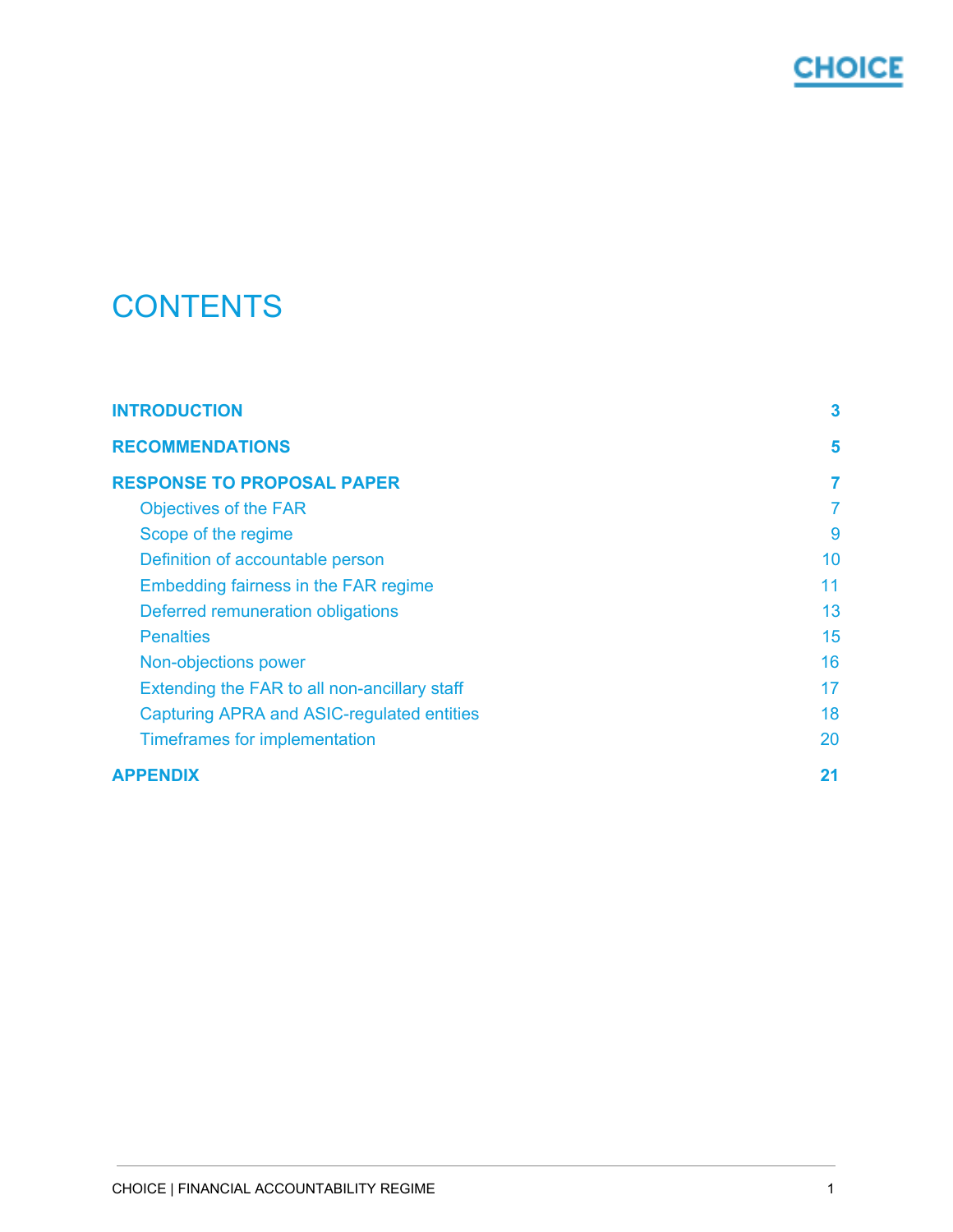# <span id="page-2-0"></span>INTRODUCTION

The Australian community expects that banking bosses are held to account when they do wrong.

At the conclusion of the Banking Royal Commission, Commissioner Hayne was emphatic that primary responsibility for misconduct in financial services businesses lay with the senior executives who managed and controlled them. Every shocking example in the Royal Commission, "should be understood in the light of that one undeniable fact. Executives bear the responsibility". 1

The Australian public also expect the people who manage and control financial services firms to ensure that the misconduct and scandals cease. Customers want to know that the people in charge, and the staff they deal with, will now treat them fairly.

Accountability regimes have been globally recognised as a key tool to hold individual executives accountable for their actions, to drive better ex-ante decision making, and to provide better incentives for appropriate conduct.<sup>2</sup> A well designed accountability regime will be the engine that drives the right approach to all the other reforms coming out of the Banking Royal Commission.

If designed correctly, the new Financial Accountability Regime (FAR) could be a game-changer for corporate culture in Australia's financial services sector. Unfortunately, two important aspects of Treasury's proposed model for the FAR fall short of driving the sort of change that is needed.

First, a glaring omission is the need to hold senior executives to account for treating their customers fairly. Despite being a centrepiece of the Royal Commission's Final Report, and being an increasing focus of both the courts and regulators, **fairness is missing from the proposed accountability regime.** The Federal Government must create a new standard of fairness and expand accountability obligations in the FAR. Institutions and executives must be required to "take reasonable steps to treat their customers fairly". This new fairness obligation will be a catalyst for reforming corporate culture, driving significantly better outcomes for consumers.

Second, the proposed deferred remuneration obligations fall short of community standards and expectations. The proposed benchmark is weaker than both the requirements set under the

<sup>1</sup> Royal Commission into Misconduct in the Banking, Superannuation and Financial Services Industry, *Final Report,* Volume 1, p4

<sup>2</sup> Financial Stability Board, *Strengthening Governance Frameworks to Mitigate Misconduct Risk: A Toolkit for Firms and Supervisors*, p25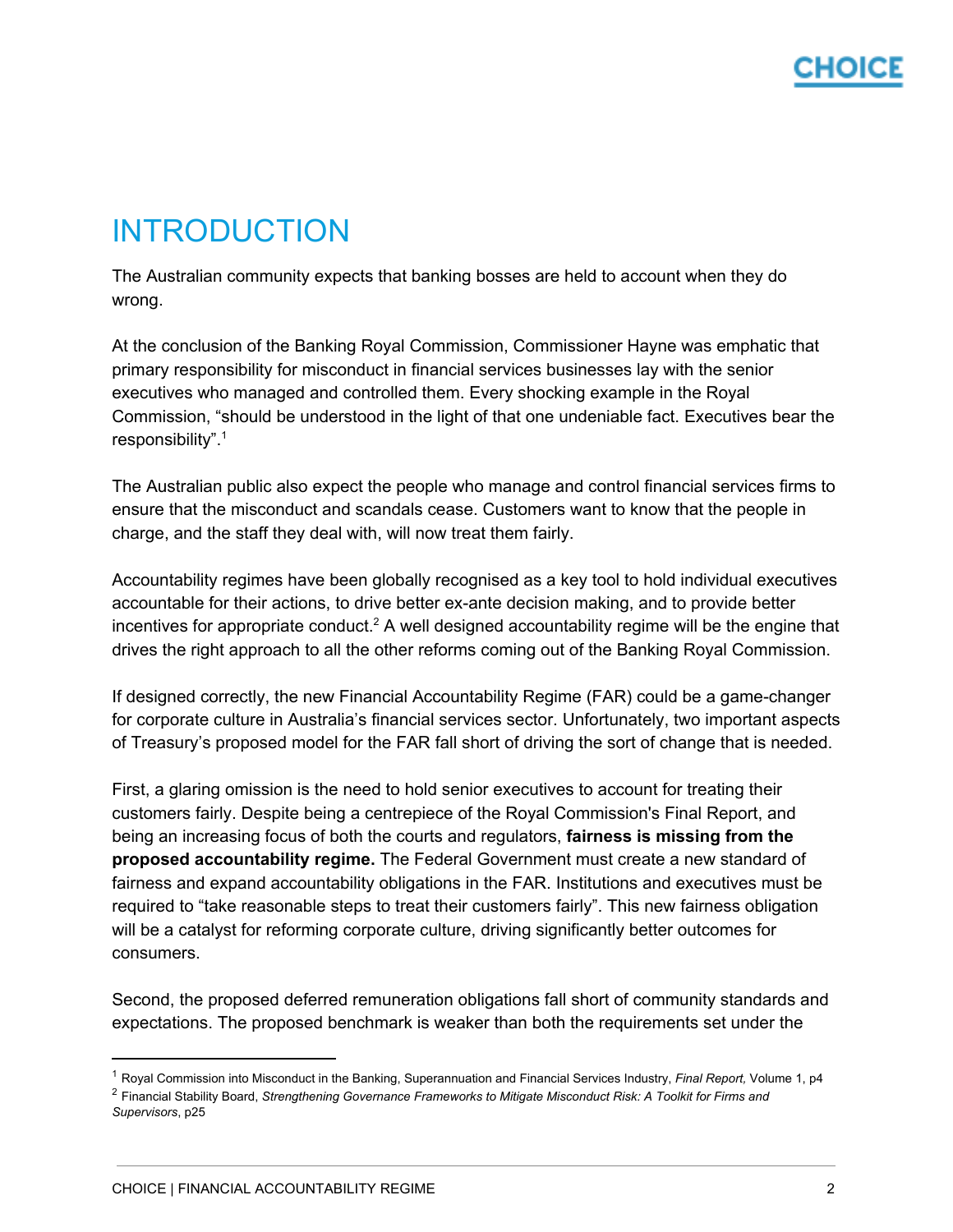Banking Executive Accountability Regime (BEAR) and below global best practice. We want our financial institutions to employ senior executives who are motivated by the highest standards of integrity, not those who are shopping around for the least restrictive incentive payments. The deferred remuneration obligations must be significantly strengthened and be brought in line with global best practice.

The proposed model does, however, include some very promising developments. Both the strengthened civil penalties regime and non-objections power will give the regulators serious teeth to enforce standards on senior executives. Consumer advocates strongly support these important measures. Yet there are already concerning reports that major financial institutions are lobbying hard to water down these reforms. $3$  This is the time when senior executives should be stepping up to accept new standards of conduct, rather than using their political influence to diminish their accountability.

We strongly support the FAR regime applying to all APRA and ASIC-regulated entities. In particular, the regime must capture superannuation funds. Super fund trustees hold \$2.9 billion in Australia's savings and with such an important responsibility, executives must be held to high standards of accountability. The financial services industry does not have a monopoly on misconduct and mismanagement, the same problems of poor accountability and poor product design occur in the private health insurance industry. The FAR regime must apply to the private health insurance industry.

While the focus of the FAR is currently on the people who control and manage entities, other jurisdictions have developed much wider accountability obligations. For example, in the UK, there are five conduct rules which set the minimum standards for all financial services employees within a firm. Adopting wide-reaching conduct rules would help Australia's financial services businesses to change their culture and deliver better outcomes for consumers.

As a consumer movement, it is disappointing to see the timeframe for ASIC-regulated entities to be pushed back to some future, unspecified date. There are a number of large and complex entities including lenders and debt collectors that cause widespread consumer harm that will not be captured by this legislation. We urge the Government to release the timeframe for expansion to ASIC-regulated entities and to promptly consider applying the FAR to these entities.

<sup>3</sup> James Frost, *Banks lobby against \$1m fines for executives*, Australian Financial Review, 7 February 2020 accessed at <https://www.afr.com/companies/financial-services/banks-lobby-against-1m-fines-for-executives-20200206-p53yf6>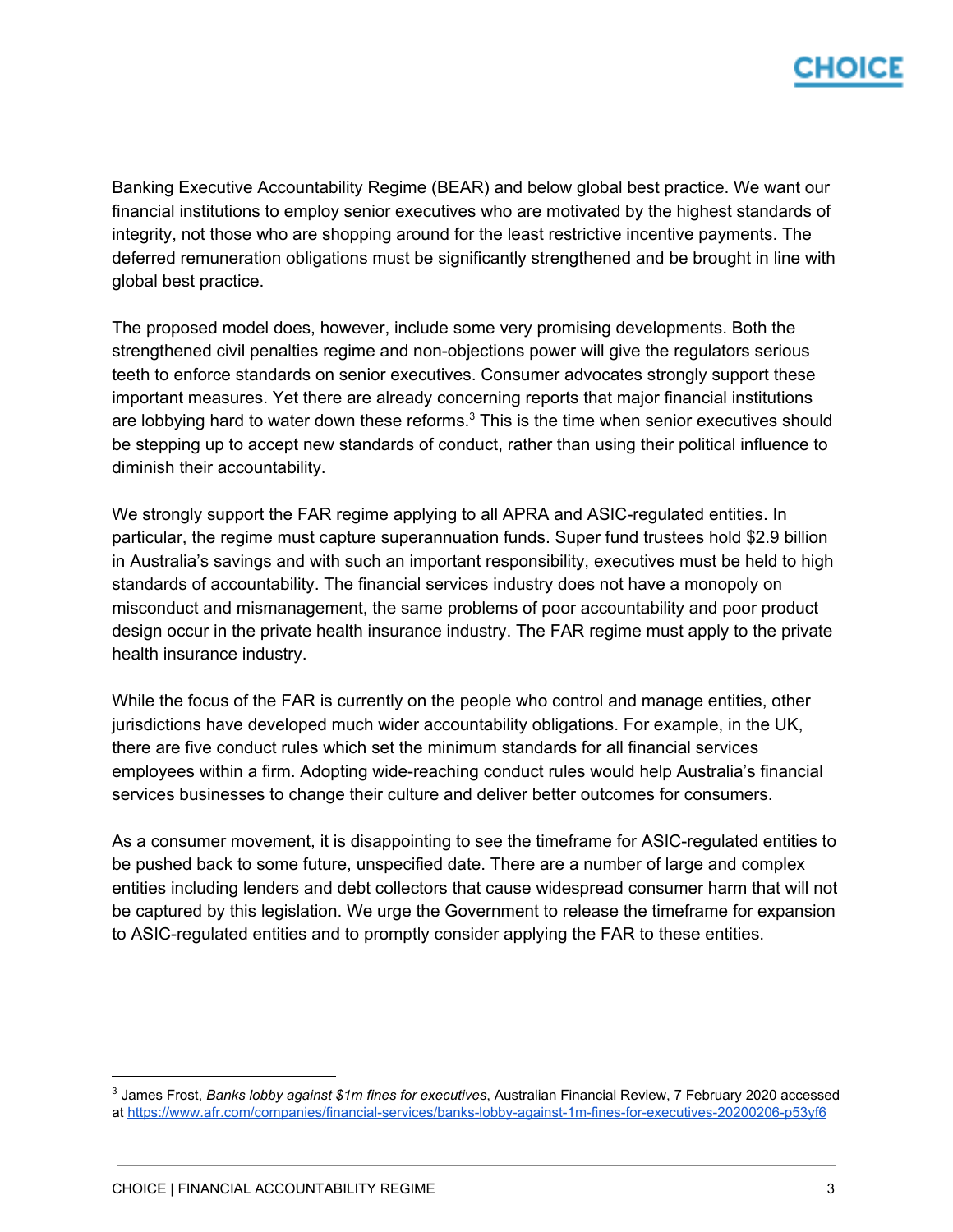# <span id="page-4-0"></span>RECOMMENDATIONS

- 1. The Treasury must clearly state that the objective of FAR legislation is "to ensure consumers are treated fairly and their financial wellbeing is promoted". This should mirror the drafting of the *Competition and Consumer Act 2010.*
- 2. The Treasury must consider the risk of consumer harm, as well as the complexity of entities, to determine the benchmark for the 'enhanced compliance' classification.
- 3. The Treasury should grant only APRA and ASIC the power to exempt entities for the new regime.
- 4. The Treasury must include functions that are critical to consumer outcomes, such as dispute resolution, customer hardship and the customer advocate, within the accountable persons framework.
- 5. The Treasury must implement Royal Commission recommendation 7.4 as part of the reform process.
- 6. The Treasury must add a fairness accountability obligation. Entities must be required to "take reasonable steps to treat their customers fairly" and accountable persons must be required to "pay due regard to the interests of customers and treat them fairly". This should mirror the individual conduct rules of the UK's Financial Conduct Authority.
- 7. The Deferred Remuneration Obligations be must be strengthened to:
	- a. reflect global best practice,
	- b. be no weaker than the obligations that existed under BEAR,
	- c. be fit for purpose, and
	- d. be scaled to reflect the risk profile of the entity and the accountable persons' function, as well as the total sum of the variable remuneration.
- 8. The non-objections power should be extended to ASIC to ensure that conduct risk is fully factored into senior executive appointments.
- 9. The court should be required to consider the impact that the penalty has on consumers and/or beneficiaries of prudentially regulated entities.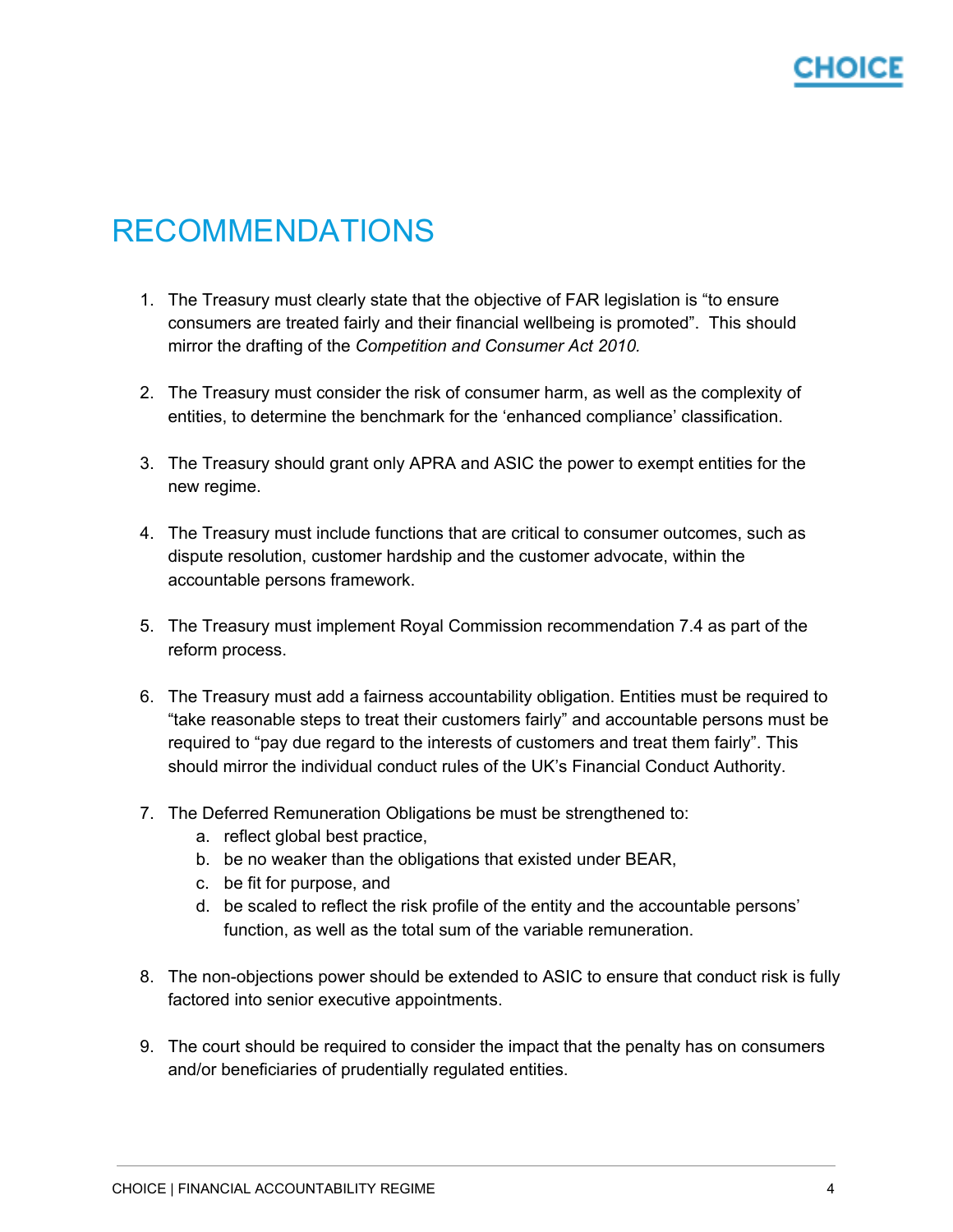

- 10. Conduct rules should be established for all staff delivering financial services in a FAR entity.
- 11. The Treasury must release the timetable for the expansion of the FAR regime to ASIC-regulated entities.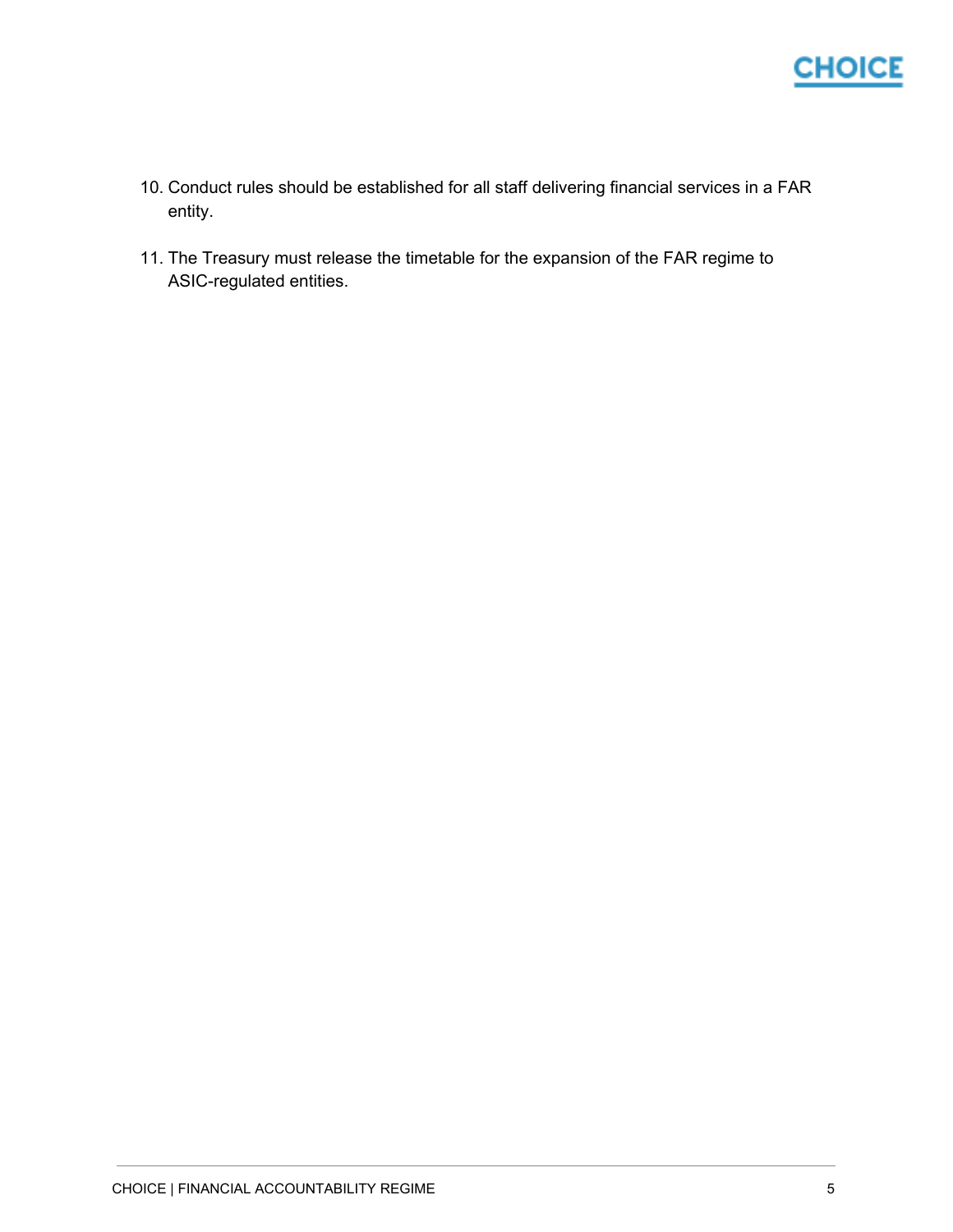# <span id="page-6-0"></span>RESPONSE TO PROPOSAL PAPER

CHOICE welcomes the opportunity to provide feedback on the proposed approach to a new accountability regime for the financial services sector. The expansion of the regime to all APRA and ASIC regulated entities, the inclusion of civil penalties for accountable persons, as well as entities, and the shared responsibility of the scheme by the prudential and conduct regulators are all important steps forward. But the Financial Accountability Regime (FAR) needs to go further if it is to deliver a financial services industry that the Australian community can trust.

## <span id="page-6-1"></span>**1. Objectives of the FAR**

As we transition from the BEAR regime to the FAR, it is important to reflect on what we want the new regime to achieve. The UK's Financial Conduct Authority (FCA) sees its accountability regime as, "a catalyst for change - an opportunity to establish healthy cultures and effective governance in firms by encouraging greater individual accountability and setting a new standard of personal conduct".<sup>4</sup> The sort of culture that the FCA envisages of its scheme is what FAR entities should also be challenged to achieve. If we get the settings right, the FAR presents an important opportunity to drive cultural change within all our financial institutions, and stands to deliver benefits for financial services consumers and the broader economy.

It is important to acknowledge that the FAR regime exists to ensure that people are treated fairly and that executives are held to account when misconduct occurs. The Treasury must codify this principle in the objective of new FAR legislation. This will ensure that the focus of the FAR regime always remains on protecting people from harm, and not be a box-ticking, compliance exercise. We encourage the Treasury to look at the *Competition and Consumer Act 2010* for drafting guidance. This law states that,

*"The object of this Act is to enhance the welfare of Australians through the promotion of competition and fair trading and provision for consumer protection.*" 5

This is also consistent with the *Telecommunications Act 1997*, which states that the main object of the Act is to provide a regulatory framework that promotes:

<sup>4</sup> <https://www.fca.org.uk/firms/senior-managers-certification-regime>, accessed 6/2/20

*<sup>5</sup>Competition and Consumer Act 2010,* s2,.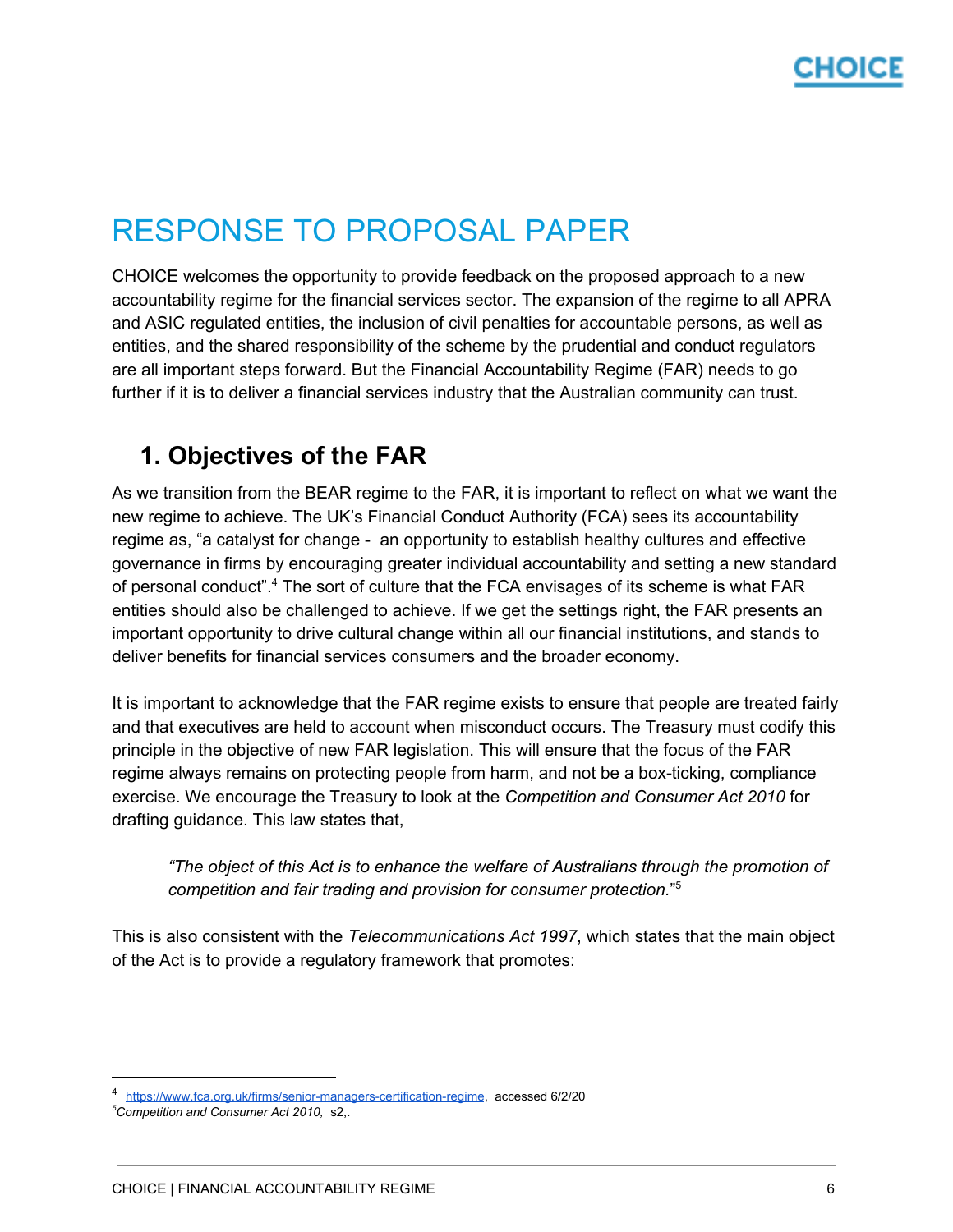*"the long-term interests of end-users of carriage services or services provided by means of carriage services". 6*

The Royal Commission urges policymakers to clearly state the underlying norms and principles of financial services legislation. Commissioner Hayne established that best practice for statutory drafting is that,

*"the first requirement will be to settle upon the principle or principles to which the law is to give effect." 7*

The Treasury is presented with a clear opportunity to establish the principles and underlying norms of the FAR. This will help simplify and clarify the law for entities, regulators, and the broader community.

#### **Recommendation 1**

The Treasury must clearly state that the objective of FAR legislation is "to ensure consumers are treated fairly and their financial well being is promoted". This should mirror the drafting of the *Competition and Consumer Act 2010.*

<sup>6</sup> *Telecommunications Act 1997,* s3,

<sup>7</sup> Royal Commission into Misconduct in the Banking, Superannuation and Financial Services Industry, *Final Report,* Volume 1, p486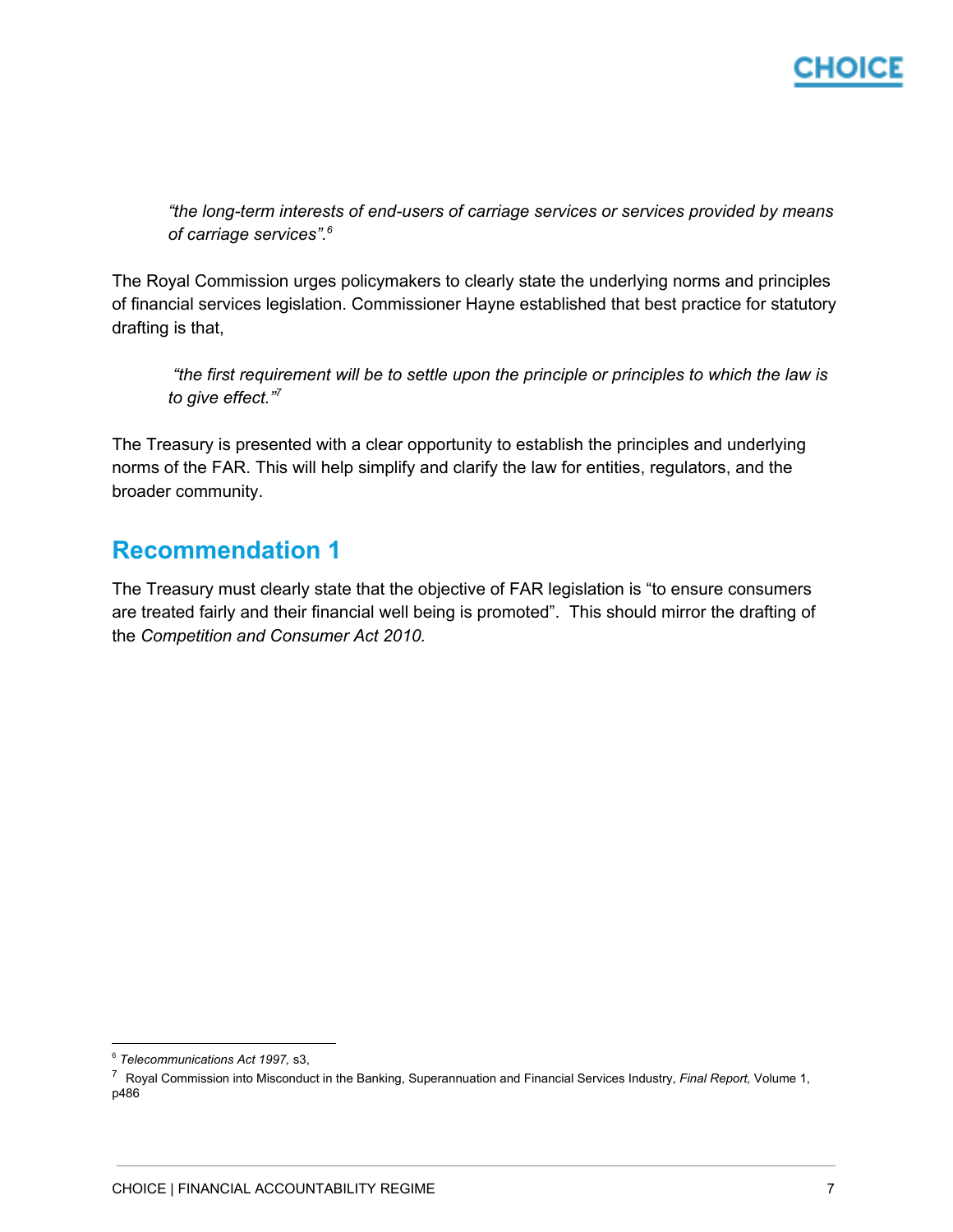## <span id="page-8-0"></span>**2. Scope of the regime**

The *Proposal Paper* states that entities will be classified as either 'core compliance entities' or 'enhanced compliance entities'. It is appropriate for the FAR to utilise a tiered compliance model as it expands to all APRA- and ASIC-regulated entities. The higher regulatory burden should lie with the entities who are at greater risk of failing to meet the objectives of the FAR, because of either their complex organisational structure, or their risk of harm to consumers.

The *Proposal Paper* outlines a model based solely on asset size to determine which APRA-regulated entities will adopt the enhanced compliance framework. Yet the Royal Commission showed that entities of all sizes were found to be engaging in inappropriate behaviour, particularly where, for example, they were targeting vulnerable consumers or selling inappropriate products. The Treasury should consider whether other measures may be better suited to determine the benchmark for higher regulatory obligations. For example, the complexity of an organisation may be better reflected in the number of employees, and risk of harm may have geographic or product dimensions.

The *Proposal Paper* also states that the Minister, ASIC and APRA will have the power to exempt entities or classes of entities from the regime, and notes that this exemption is expected to be used sparingly. We do not think it is appropriate to allow ministerial discretion to exempt an entity from the regime. If this power was established, there is a risk of unreasonable political influence in a scheme which could, for example, determine whether or not a CEO has to defer a multi-million dollar pay packet. The political influence of the financial services industry over political parties in Australia has been well documented. We should ensure that no entity can "buy" its way out of its obligations. The FAR ought to operate under the high standards of transparency and accountability that it expects of the entities it regulates, and this is best delivered by APRA and ASIC alone.

#### **Recommendations 2 - 3**

- 2. The Treasury must consider the risk of consumer harm, as well as the complexity of entities, to determine the benchmark for the 'enhanced compliance' classification.
- 3. The Treasury should grant only APRA and ASIC the power to exempt entities for the new regime.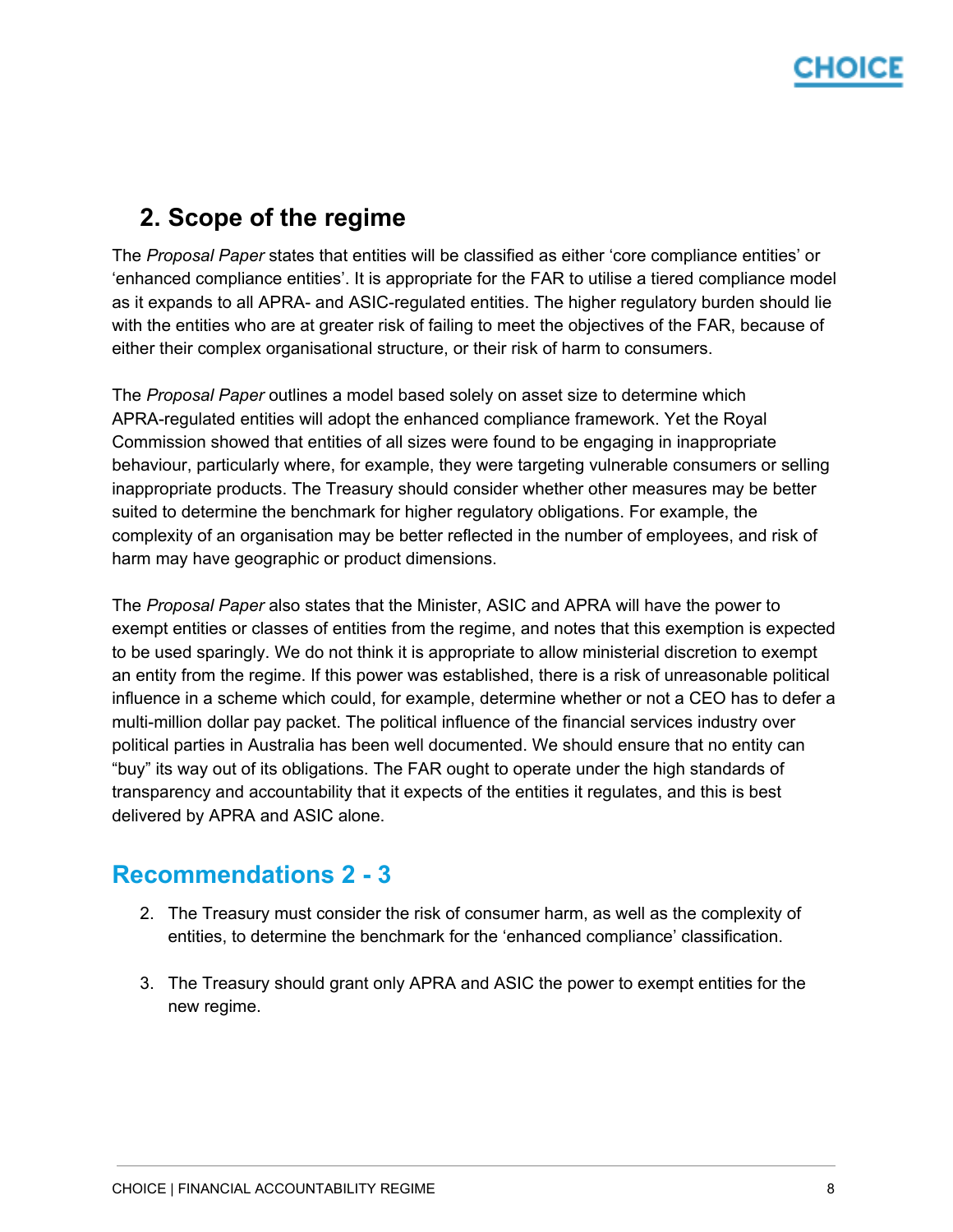## <span id="page-9-0"></span>**3. Definition of accountable person**

We welcome the expansion in the definition of accountable persons under the scheme. The use of both principles-based and prescriptive elements will give the scheme flexibility to identify the right set of accountable persons within a range of different entities.

As a guiding principle regulators should consider, for each type of regulated entity, what functions are critical to avoiding consumer harm. In the indicative list provided in the *Proposal Paper* at Attachment B, we would recommend including the senior executive responsible for the entity's customer hardship function, as a stand alone responsibility. The senior executive responsible for the entity's customer advocate function could also be added to the indicative list. The prescribed functions should be subject to consultation.

#### **Recommendation 4**

The Treasury must include functions that are critical to consumer outcomes, such as dispute resolution, customer hardship and the customer advocate, within the accountable persons framework.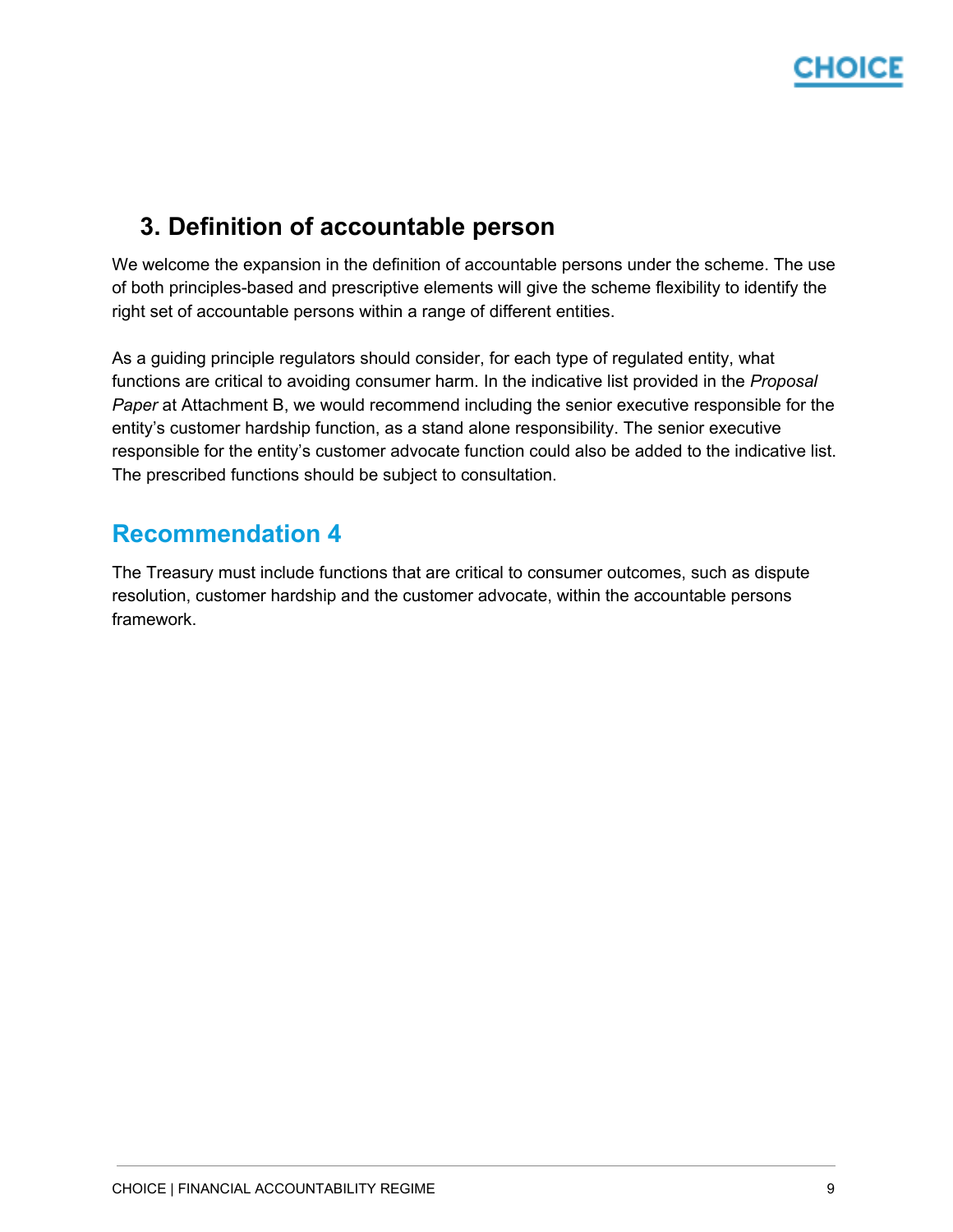## <span id="page-10-0"></span>**4. Embedding fairness in the FAR regime**

A new standard of fairness should be adopted in the accountability regime, which would, in part, reflect the intentions of recommendation 7.4 of the Royal Commission, which found that;

*"As far as possible, legislation governing financial services entities should identify expressly what fundamental norms of behaviour are being pursued when particular and detailed rules are made about a particular subject matter".*

Recommendation 7.4 challenges lawmakers to articulate the norms of behaviour that the community expects from senior executives.

Commissioner Hayne, in his Final Report, explained that a very simple set of norms must inform the conduct of the financial services entities:

- $\bullet$  obey the law;
- do not mislead or deceive:
- be fair;
- provide services that are fit for purpose;
- deliver services with reasonable care and skill; and
- $\bullet$  when acting for another, act in the best interests of that other.<sup>8</sup>

The accountability obligations outlined in the *Proposal Paper* do a reasonable job of implementing most of these norms as they apply to senior executives, with the notable exception of fairness. Fairness is at the heart of the culture that we want to see in our financial services sector. We should ensure that senior executives within financial services are held accountable for bringing a culture of fairness to the entities they control and manage.

We recommend adding new accountability obligations explicitly addressing fairness to entities and accountable persons operating within the FAR. Entities must be required to "take reasonable steps to treat their customers fairly" and accountable persons must be required to "pay due regard to the interests of customers and treat them fairly". This should mirror the individual conduct rules of the UK's Financial Conduct Authority.

By implementing these obligations, we expect that entities will adopt a culture of ensuring not just whether their actions are diligently and honestly undertaken but whether they are fair for their customers too. These accountability obligations would be a "game changer" for corporate culture and would drive significantly better outcomes for consumers.

<sup>8</sup> Royal Commission into Misconduct in the Banking, Superannuation and Financial Services Industry, *Final Report,* Volume 1, p 8-9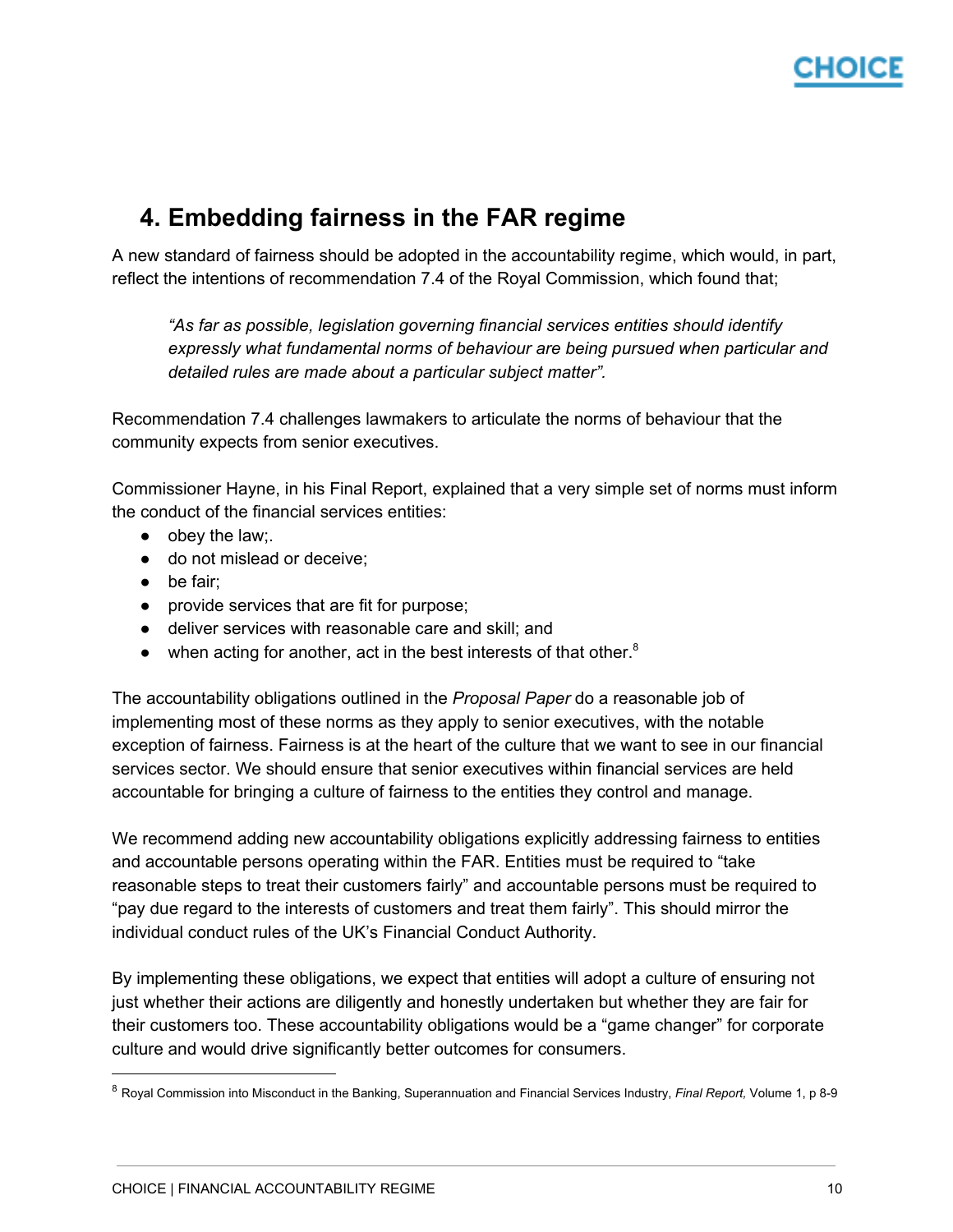# CHOICE

## **Recommendations 5 - 6**

- 5. The Treasury must implement Royal Commission recommendation 7.4 as part of the reform process.
- 6. The Treasury must add a fairness accountability obligation. Entities must be required to "take reasonable steps to treat their customers fairly" and accountable persons must be required to "pay due regard to the interests of customers and treat them fairly". This should mirror the individual conduct rules of the UK's Financial Conduct Authority.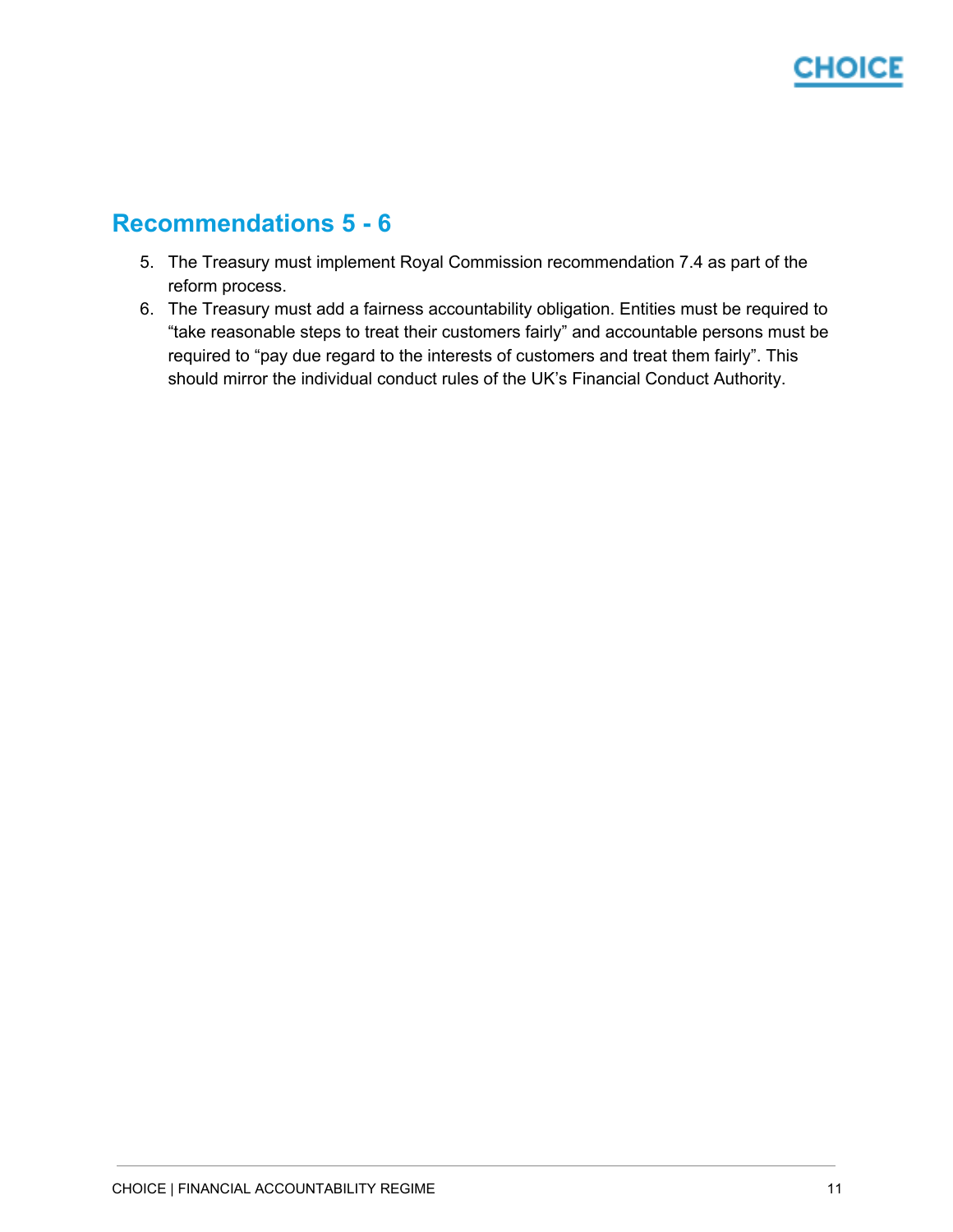### <span id="page-12-0"></span>**5. Deferred remuneration obligations**

Deferred remuneration obligations can discourage excessive risk-taking and reduce a culture of 'short-termism'. We strongly support their application to the financial services sector.

It is important that the Government gets the parameters of the deferred remuneration obligation right. Financial institutions must employ senior executives who are motivated by the highest standards of integrity, not those who are shopping around for the least restrictive incentive payments.

The *Proposal Paper* outlines an obligation to defer 40% of variable remuneration for at least four years, where the amount to be deferred is greater than \$50,000. This is a considerable change to the BEAR. The BEAR operated under a tiered arrangement that set different benchmarks for CEOs and Senior Managers, depending on the size of the entity and the sum of the variable component (see Appendix A). Under BEAR, for example, the CEO of a large ADI would be required to defer the lesser of 60% of variable remuneration or 40% of total remuneration for four years.

By comparison, the UK's FCA and Prudential Regulatory Authority (PRA) requires that firms apply deferral periods of no less than seven years to all variable remuneration of Senior Managers, and to defer all variable remuneration for three to five years for Risk Managers and Material Risk Takers (see Appendix B). In addition, regulators can extend the period by up to three years rules where there are outstanding internal or regulatory investigations at the end of the normal seven-year clawback period.<sup>9</sup>

The FAR proposes to legislate a model below international best practice and below the benchmarks of BEAR, particularly for larger entities. The *Proposal Paper* does, however, anticipate APRA regulated entities being subject to additional requirements. APRA's Draft Prudential Standard CPS 511 on Remuneration contemplates all APRA-regulated entities deferring 60% of variable remuneration for seven years for CEOs and 40% for six years for senior managers and highly paid Material Risk Takers. The *Proposal Paper* indicates that any obligations imposed by CPS 511 would be in addition to the FAR, and that the FAR will not limit a regulator's ability to apply additional requirements. We consider that the Parliament should legislate deferred remuneration requirements at levels that the community would consider is right. The deferred remuneration levels being considered by APRA should therefore be reflected, as a minimum, in the FAR legislation.

<sup>9</sup> Policy Statement PRA PS12/15 FCA PS15/16 *Strengthening the alignment of risk and reward: new remuneration rules,* June 2015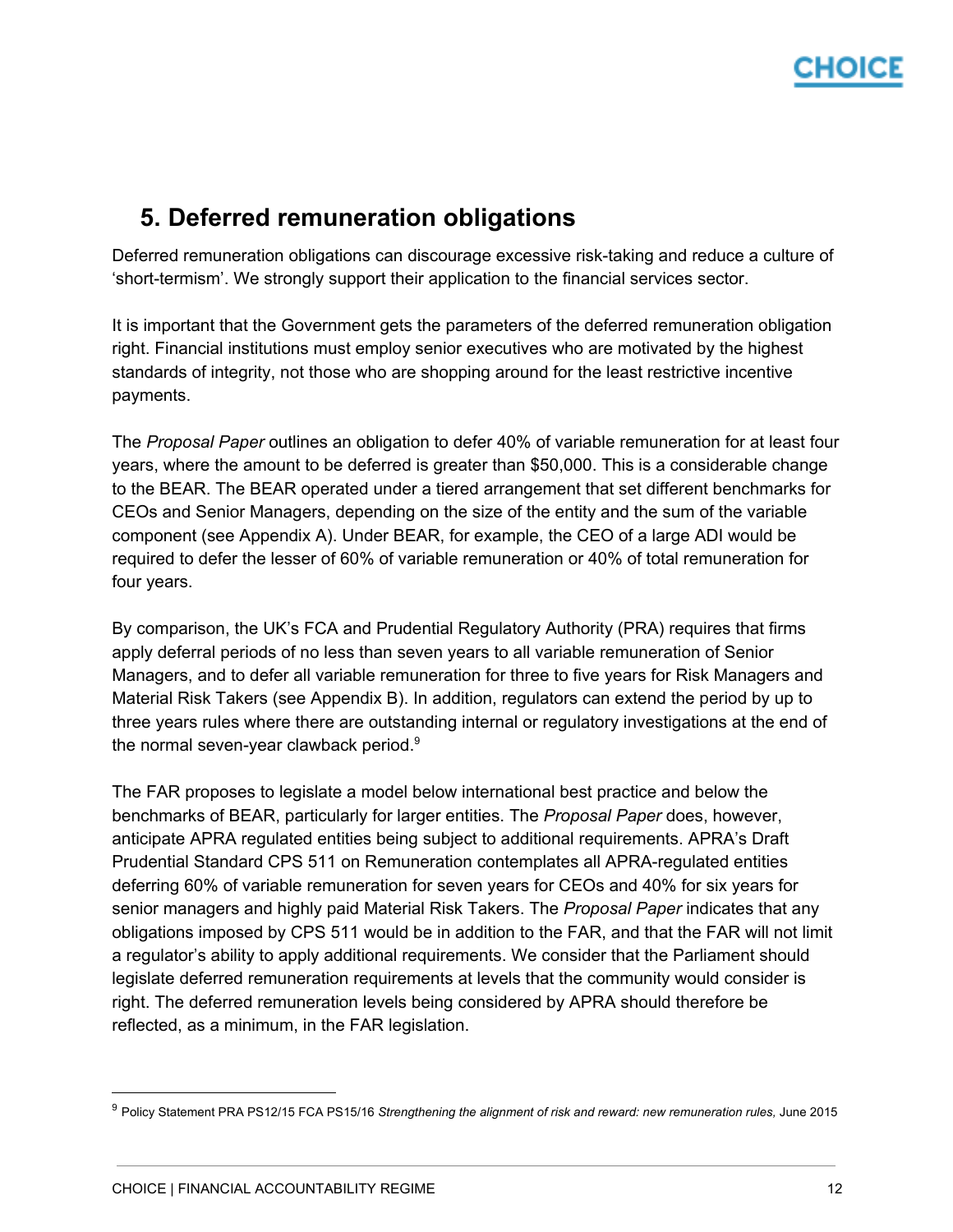

We recognise the desire to move to a simple model as the scheme is extended to all ASIC regulated entities. However, the 'flat' model proposed by Treasury fails to reflect the diversity of entities that will be covered by the scheme. The CEOs, senior executives and other accountable persons of the largest ASIC-regulated entities should have higher obligations placed on them, in line with global best practice standards, as should people with very high levels of variable remuneration.

#### **Recommendation 7**

The Deferred Remuneration Obligations be must be strengthened to:

- a. reflect global best practice;
- b. be no weaker than the obligations that existed under BEAR;
- c. be fit for purpose; and
- d. be scaled to reflect the risk profile of the entity and the accountable persons' function, as well as the total sum of the variable remuneration.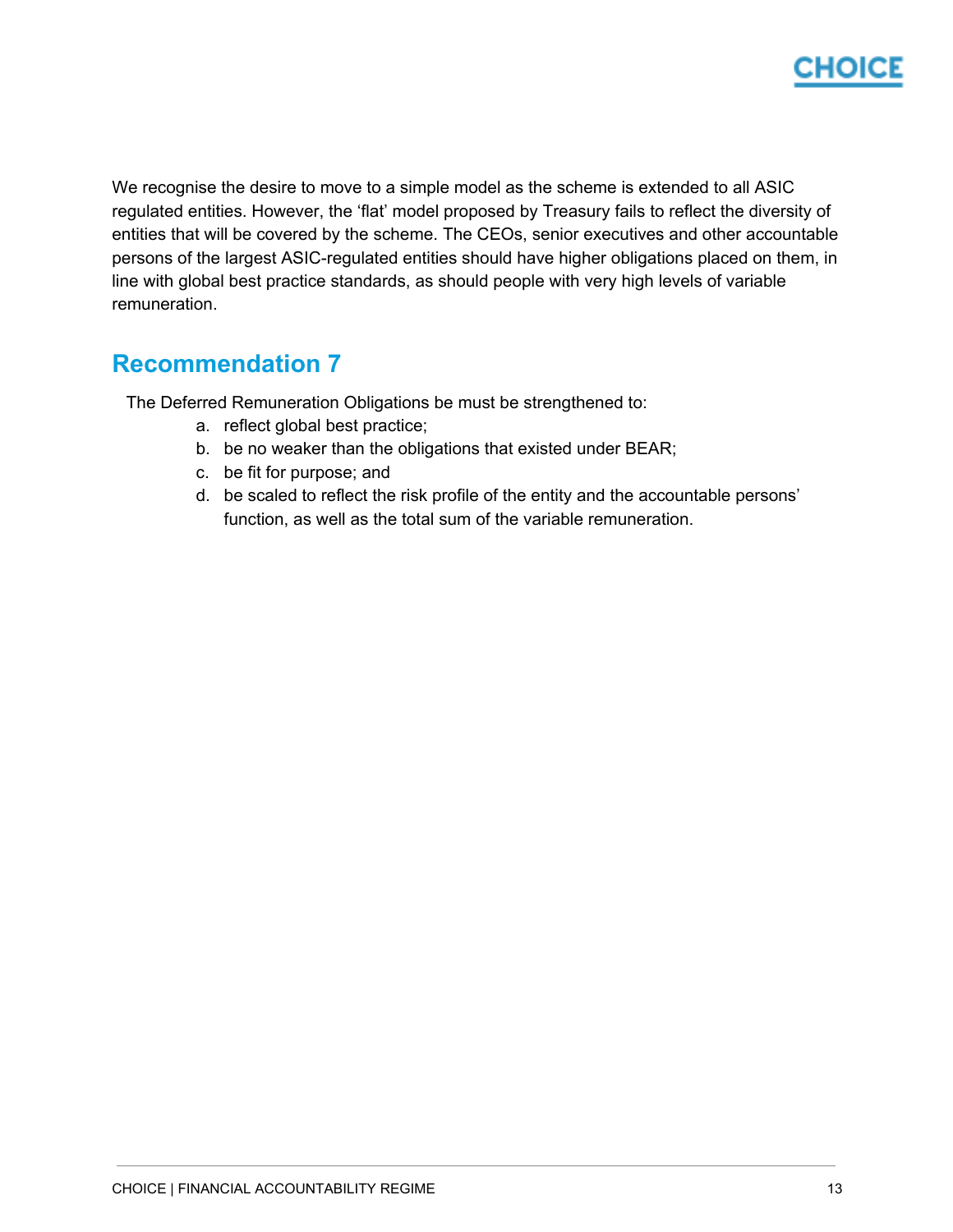## <span id="page-14-0"></span>**6. Penalties**

CHOICE strongly supports the proposal that a new civil penalties regime will apply to entities and accountable persons. It is appropriate that accountable persons are subject to civil penalties for breaches of the regime. The UK's Senior Manager Regime has imposed civil penalties under its framework, which is viewed by the regulators as a wide-ranging success.

The level of penalties under the FAR must be set at a level which deters non-compliance and is seen as more than the cost of doing business. We strongly support aligning maximum penalties for entities and accountable persons under the FAR with the newly-imposed maximum penalty framework under the *Corporations Act 2001* (Cth), *Australian Securities and Investments Commission Act 2001* (Cth), *National Consumer Credit Protection Act 2009* (Cth) and I*nsurance Contracts Act 1984* (Cth).

Breaches of the FAR go to the very heart of an entity's social licence to provide financial services to the community. We consider that if a breach imposed on an entity is such that it renders the financial institution insolvent, then the business should accept that fate. This risk should be real enough that businesses are not tempted to create a business model that relies on taking advantage of their customers. This regime cannot succeed in driving lasting and meaningful change in the financial services sector without significant penalties.

In limited circumstances the losses due to insolvency of an entity will fall heaviest on consumers, for example in the case of superannuation fund members. Some superannuation funds have limited resources to pay a penalty, outside of accessing members benefits. So a large penalty on the entity may punish innocent members rather than the trustee or executives. To ensure this law is appropriately targeted we recommend the court be required to consider the impact of the penalty on consumers and or beneficiaries, rather than the viability of the prudentially regulated entity.

#### **Recommendation 8**

The court should be required to consider the impact that the penalty has on consumers and/or beneficiaries of prudentially regulated entities.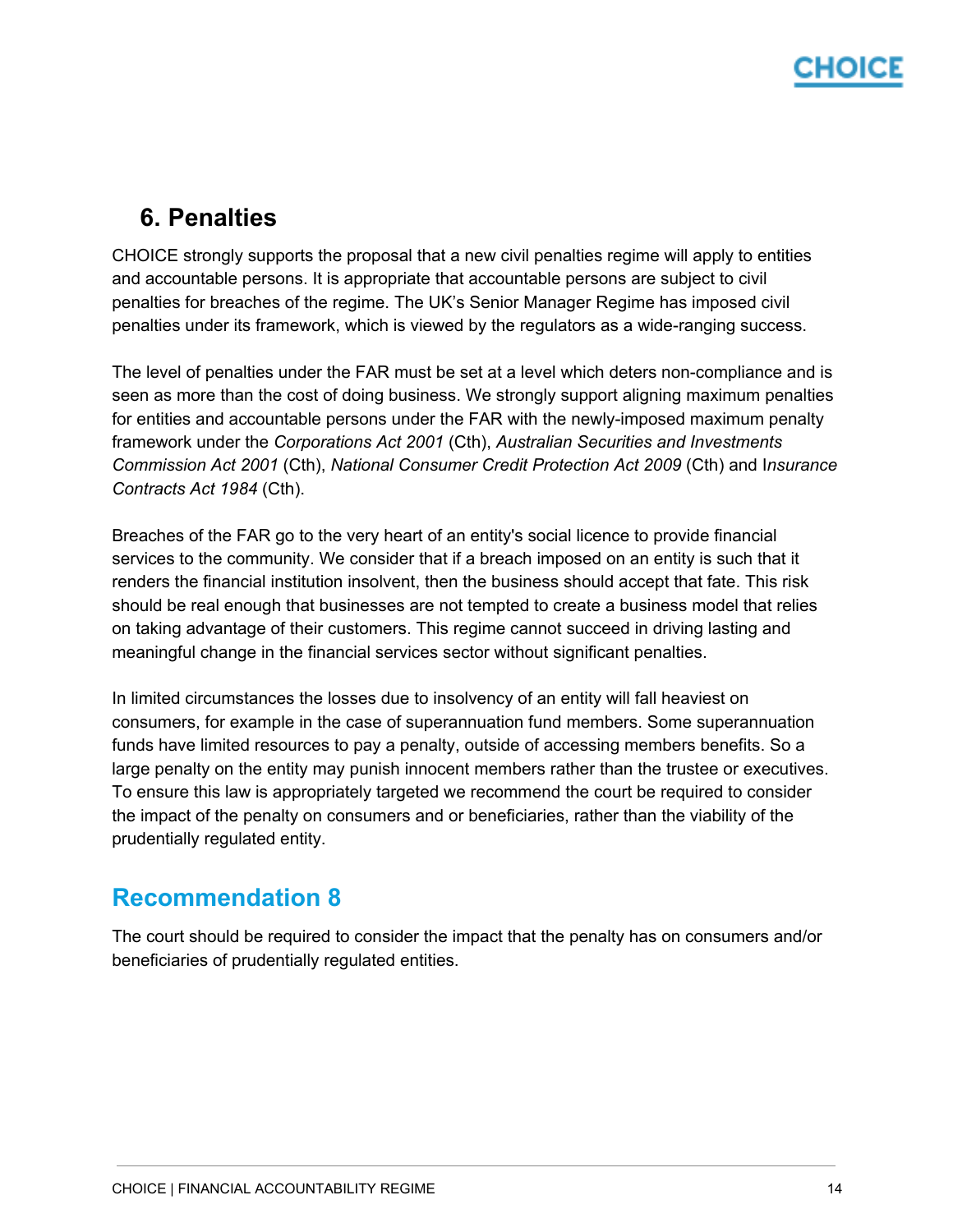# :HOIC

## <span id="page-15-0"></span>**7. Non-objections power**

The non-objections power is an important means to bring additional discipline to entities' employment and re-appointment decisions regarding senior executives. It also addresses the problem of "rolling bad apples" where individuals move from entity to entity taking with them poor cultural practices or known involvement in misconduct.

We consider that both APRA and ASIC should have powers to object to veto the appointment of an accountable person. This will ensure that conduct risk, as well as prudential risk, is considered as part of the appointment of senior executives. It is essential that the FAR is understood as a driver of market integrity and consumers can trust that business executives

### **Recommendation 9**

The non-objections power should be extended to ASIC to ensure that conduct risk is factored into senior executive appointments.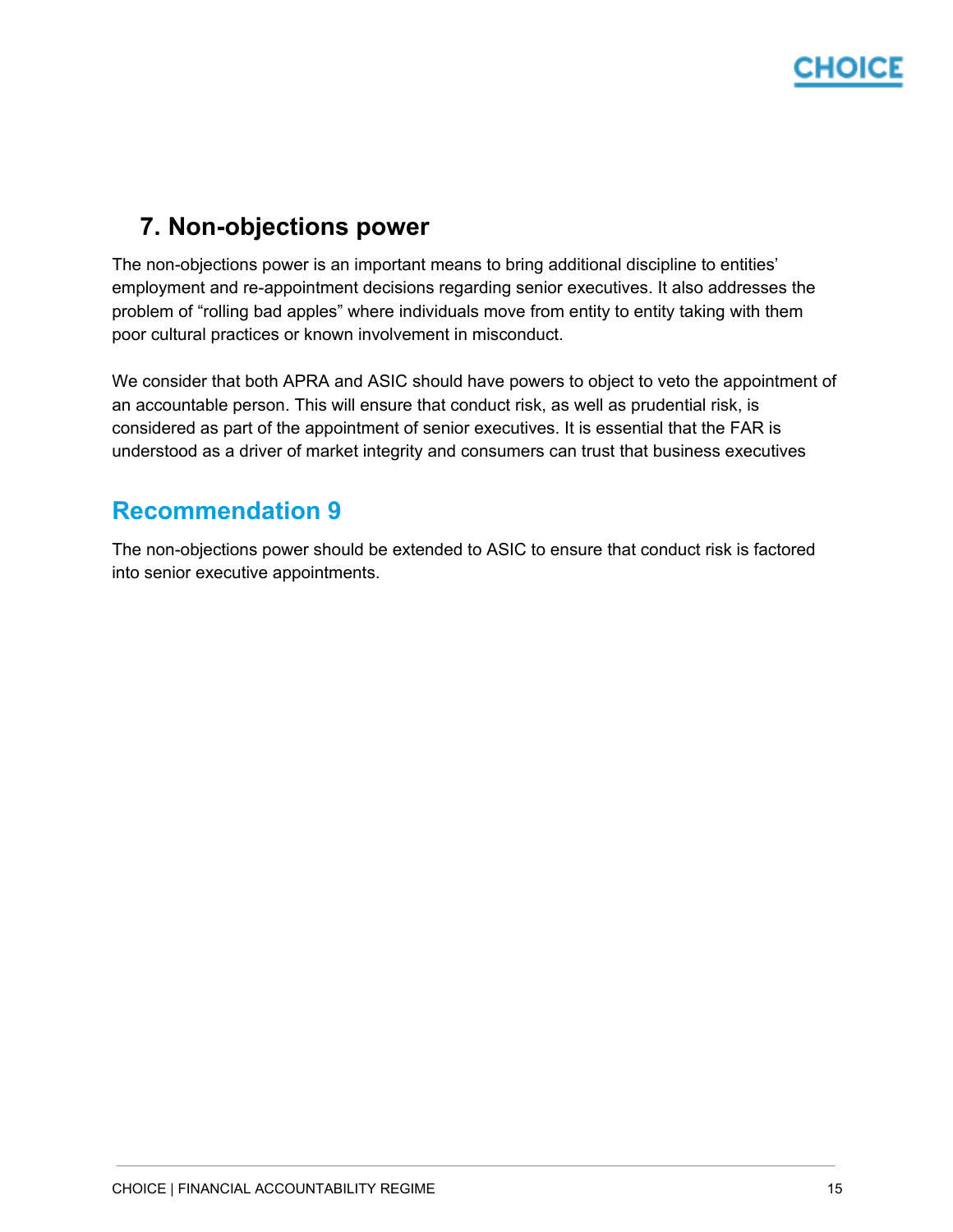

### <span id="page-16-0"></span>**8. Extending the FAR to all non-ancillary staff**

The focus of the FAR is currently limited to senior executives who control and manage an entity, as well as other people who are responsible for critical designated functions. These are the people who ultimately bear the responsibility for misconduct and it is appropriate that they are singled out for their responsibilities.

The UK has implemented a tiered model of accountability that moves beyond the senior executive, to all employees, with the exception of ancillary staff. This model ensures that individuals working at all levels can be held to appropriate standards of conduct. Appendix C outlines the five simple conduct rules that apply to all individuals, alongside the conduct rules that apply specifically to senior executives. This approach ensures a consistent approach to culture across entities and ensures that all staff know what conduct the community expects from them,

We see value in establishing accountability obligations to all staff who provide financial services in FAR entities.

#### **Recommendation 10**

Conduct rules should be established for all staff delivering financial services in a FAR entity.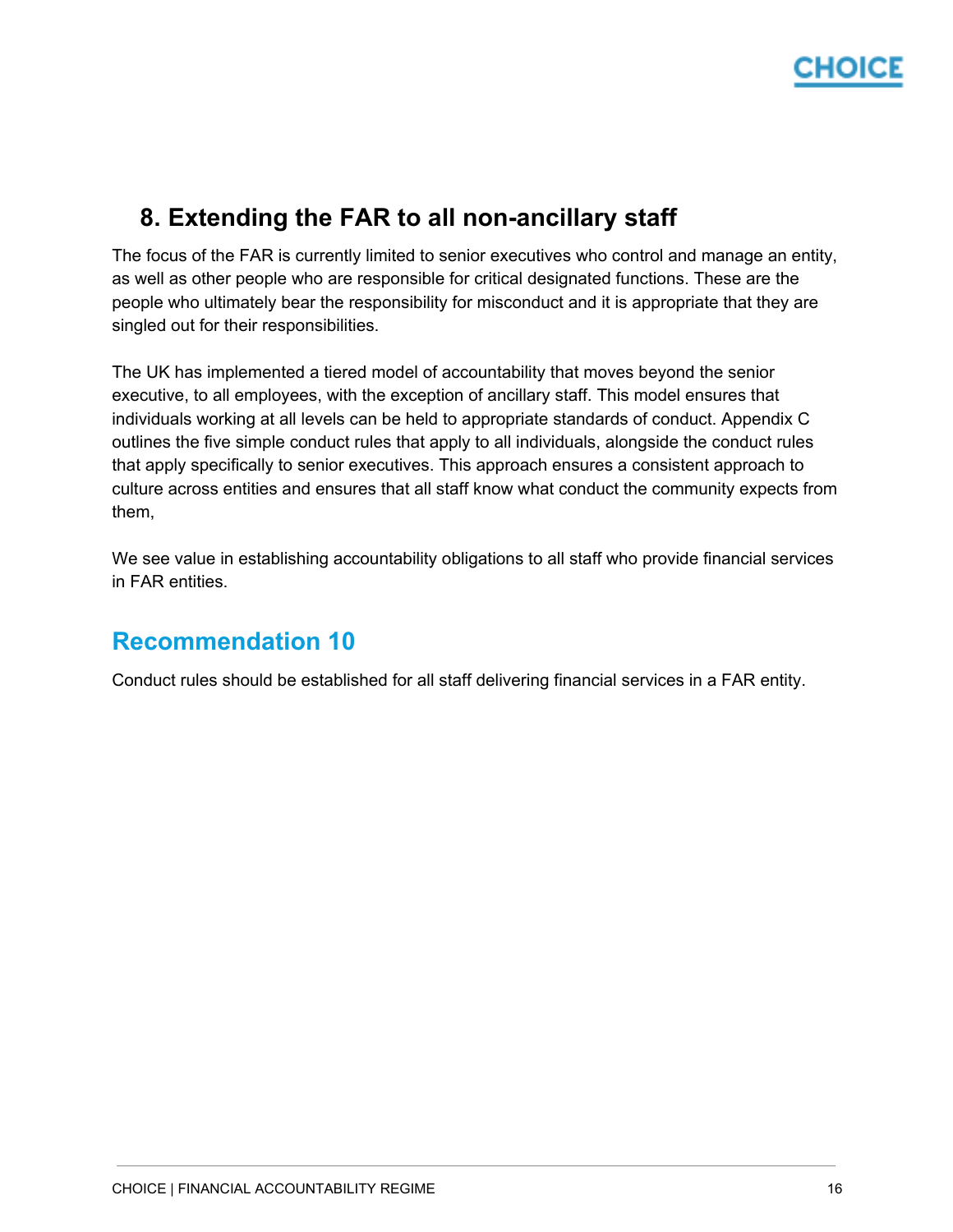### <span id="page-17-0"></span>**9. Capturing APRA and ASIC-regulated entities**

We strongly support the FAR regime applying to all APRA and ASIC-regulated entities. In particular, we strongly support the regime applying to superannuation funds and private health insurers.

Health care is an essential service. The Australian community expects that private health insurance executives are held to account when they do wrong. The financial services industry does not have a monopoly on misconduct and mismanagement. However the private health insurance sector has been equally plagued in controversy. For example, it was revealed that Australia's major private health insurers illegally rejected thousands of claims involving pre-existing conditions without seeking a doctor to review the evidence.<sup>10</sup> This left thousands of sick Australians without the protections of private health insurance cover. Further, this month APRA released warnings about the prudential standing of Australia's private health insurance sector, suggesting there may only be three viable insurers by 2022.<sup>11</sup> These examples raise concerns about both the conduct and prudential standing of the industry and highlight how essential it is they are captured by the FAR regime.

Similarly, superannuation is a compulsory product where people are forced to put aside income to save for their retirement. Australians have almost \$3 trillion in retirement savings tied up in superannuation. It is essential that we hold trustees and the executives that work in superannuation funds to the highest standard.

This is especially important for the superannuation industry where funds have limited holdings outside of member savings. In these situations members may indirectly be punished for the misconduct of the trustee or its executives. For example, the Royal Commission revealed that trustees of both IOOF and HostPlus dipped into member funds to fix an error or pay a penalty. It gives the wrong incentive if superannuation fund members shoulder the risk for trustee and executive failure. The FAR regime will greatly improve the regulator toolkits and allow them to appropriately target the causes of misbehaviour.

<sup>&</sup>lt;sup>10</sup> Christoper Knaus, 2019, 'Australia's biggest private health insurers illegally rejected thousands of claims', The Guardian, 8 July, accessed 11 February,

[https://www.theguardian.com/australia-news/2019/jul/08/australias-biggest-private-health-insurers-illegally-rejected-thousands-of-cla](https://www.theguardian.com/australia-news/2019/jul/08/australias-biggest-private-health-insurers-illegally-rejected-thousands-of-claims) [ims](https://www.theguardian.com/australia-news/2019/jul/08/australias-biggest-private-health-insurers-illegally-rejected-thousands-of-claims)

<sup>11</sup> Michael Roddan, 2020, 'Just three health insurers 'viable': APRA', *The Australian,* February 4, accessed 11 February, [https://www.theaustralian.com.au/business/financial-services/urgent-review-needed-into-private-health-insurance-system-apra/news](https://www.theaustralian.com.au/business/financial-services/urgent-review-needed-into-private-health-insurance-system-apra/news-story/84536e122b35736db64d169824e4888c) [-story/84536e122b35736db64d169824e4888c](https://www.theaustralian.com.au/business/financial-services/urgent-review-needed-into-private-health-insurance-system-apra/news-story/84536e122b35736db64d169824e4888c)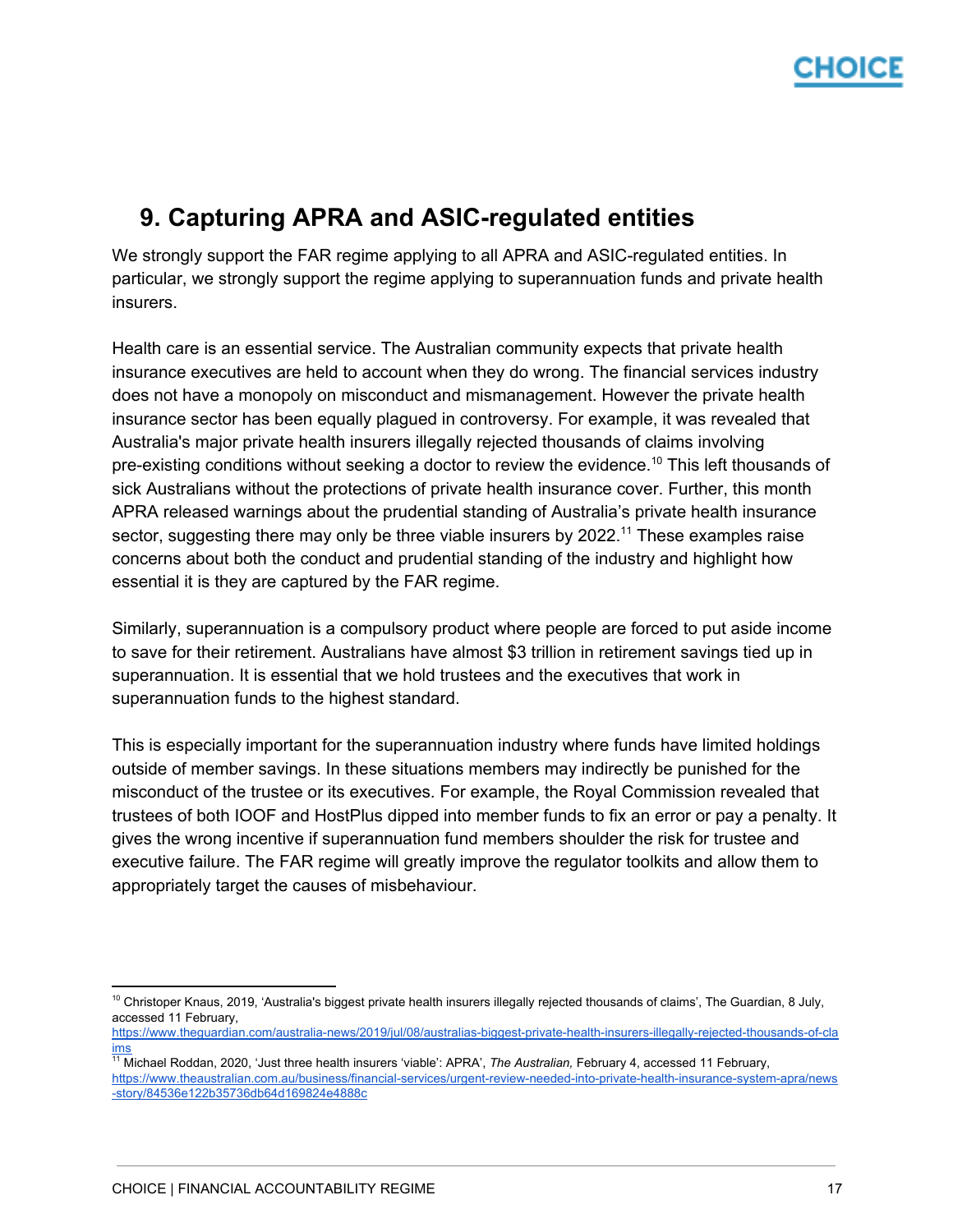

## <span id="page-18-0"></span>**10. Timeframes for implementation**

The Proposal Paper notes that further consultation will take place on the timeframes for implementation. We think it is important that the implementing legislation includes the timeframe in which the FAR must be expanded to all ASIC-regulated entities.

### **Recommendation 11**

The Treasury must release the timetable for the expansion of the FAR to ASIC-regulated entities.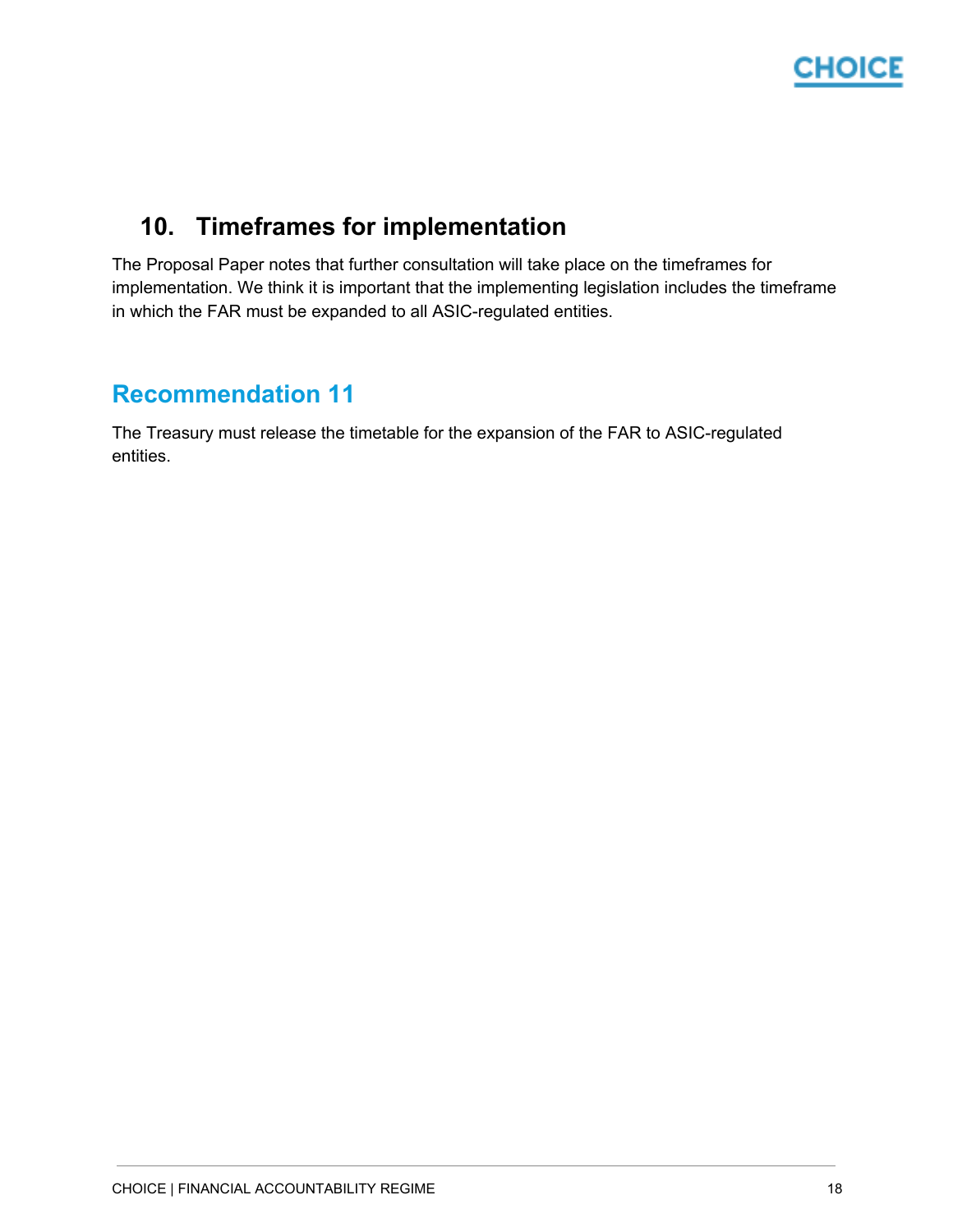

# <span id="page-19-0"></span>APPENDIX

## **A.Deferred Remuneration arrangements under BEAR**

|                | If the accountable person is:                                                                                                                    | the amount is:                                                                                                                                                                                                                                                                                                          |
|----------------|--------------------------------------------------------------------------------------------------------------------------------------------------|-------------------------------------------------------------------------------------------------------------------------------------------------------------------------------------------------------------------------------------------------------------------------------------------------------------------------|
| 1              | The Chief Executive Officer of a<br>large ADI                                                                                                    | The lesser of:<br>(a) 60% of the Chief Executive Officer's variable<br>remuneration for the financial year (the relevant<br>financial year) in which the decision was made<br>granting the variable remuneration; or<br>(b) 40% of the Chief Executive Officer's total<br>remuneration for the relevant financial year. |
| $\overline{2}$ | An accountable person of:<br>(a) a large ADI; or<br>(b) a subsidiary of a large ADI;<br>other than the Chief Executive<br>Officer of a large ADI | The lesser of:<br>(a) 40% of the accountable person's variable<br>remuneration for the relevant financial year; or<br>(b) 20% of the accountable person's total<br>remuneration for the relevant financial year.                                                                                                        |
| 3              | An accountable person of:<br>(a) a medium ADI; or<br>(b) a subsidiary of a medium<br>ADI                                                         | The lesser of:<br>(a) 40% of the accountable person's variable<br>remuneration for the relevant financial year; or<br>(b) 20% of the accountable person's total<br>remuneration for the relevant financial year.                                                                                                        |

**Minimum amount of variable remuneration to be deferred**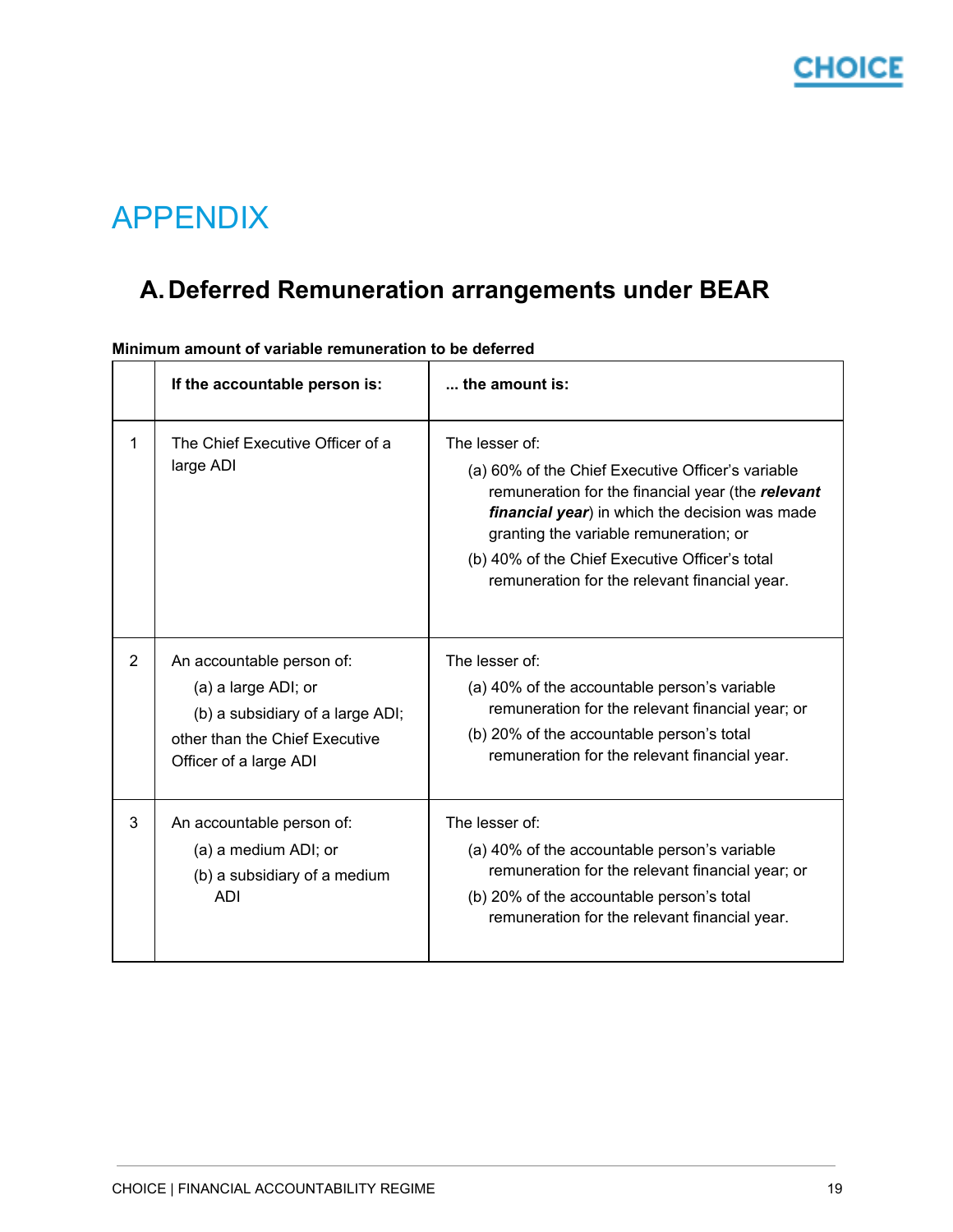# **CHOICE**

|  | An accountable person of:<br>(a) a small ADI; or<br>(b) a subsidiary of a small ADI | The lesser of:<br>(a) 40% of the accountable person's variable<br>remuneration for the relevant financial year; or<br>(b) 10% of the accountable person's total<br>remuneration for the relevant financial year. |
|--|-------------------------------------------------------------------------------------|------------------------------------------------------------------------------------------------------------------------------------------------------------------------------------------------------------------|
|--|-------------------------------------------------------------------------------------|------------------------------------------------------------------------------------------------------------------------------------------------------------------------------------------------------------------|

## **B.FCA/PRA Deferred Remuneration Requirements**

| <b>PRA</b> requirements                                            |                                                                                                                                                                                                                                                                                              |                                                                                                                                               |  |  |
|--------------------------------------------------------------------|----------------------------------------------------------------------------------------------------------------------------------------------------------------------------------------------------------------------------------------------------------------------------------------------|-----------------------------------------------------------------------------------------------------------------------------------------------|--|--|
| Category                                                           | Role                                                                                                                                                                                                                                                                                         | Deferral period                                                                                                                               |  |  |
| Senior managers<br>(as defined under<br>the SMR)                   |                                                                                                                                                                                                                                                                                              | No less than seven years with<br>no vesting prior to the third<br>anniversary and vesting no<br>faster than on a pro-rata basis<br>thereafter |  |  |
| <b>Risk Managers</b><br>(excluding those<br>covered by the<br>SMR) | Members of the management body<br>Risk managers and direct reports, except<br>those identified solely due to committee<br>membership<br>Heads of material business units and their<br>direct reports<br><b>Heads of functions</b><br>Managers of risk-taking MRTs                            | No less than five years with<br>vesting no faster than pro-rata<br>from year one                                                              |  |  |
| All other MRTs                                                     | Individual exposing firm to credit risk<br>Individual exposing firm to trading<br>book/market risk<br>Individual approving introduction of new<br>products<br>Individual on local risk committee<br>MRTs identified solely under quantitative<br>criteria if subject to managerial oversight | No less than three to five<br>years with vesting no faster<br>than pro-rata from year one                                                     |  |  |

#### **FCA requirements**